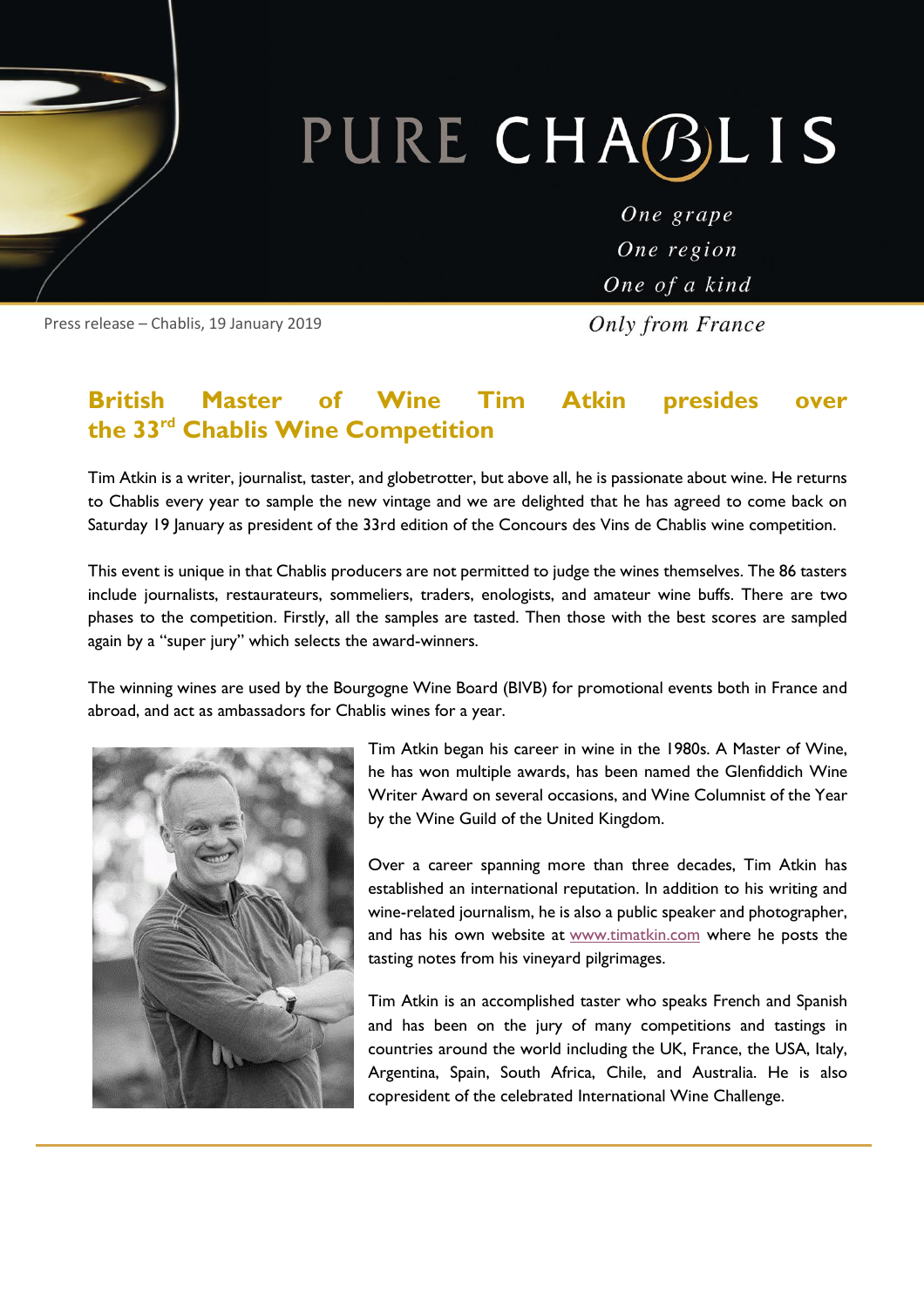### **28 winning wines at the 33rd Chablis Wine Competition**

Number of samples: 327

Number of tasters: 86

Number of estates or producers represented: 83

Number of medal-winning wines: 28

#### **Petit Chablis 2017**

#### **Gold medal**

**Le Cadet, Domaine de La MOTTE Domaine CHRISTOPHE et Fils**

#### **Silver medal**

**Tout d'un grand, Domaine VENON et Fils Domaine VENTOURA**

#### **Bronze medal**

**Domaine BARDET et Fils**

**Domaine Louis MOREAU**

*Nominated wines:*

*Domaine Vincent DAMPT Domaine HAMELIN Domaine MICHAUT Frères Sylvain MOSNIER Charly NICOLLE Domaine SEGUINOT-BORDET*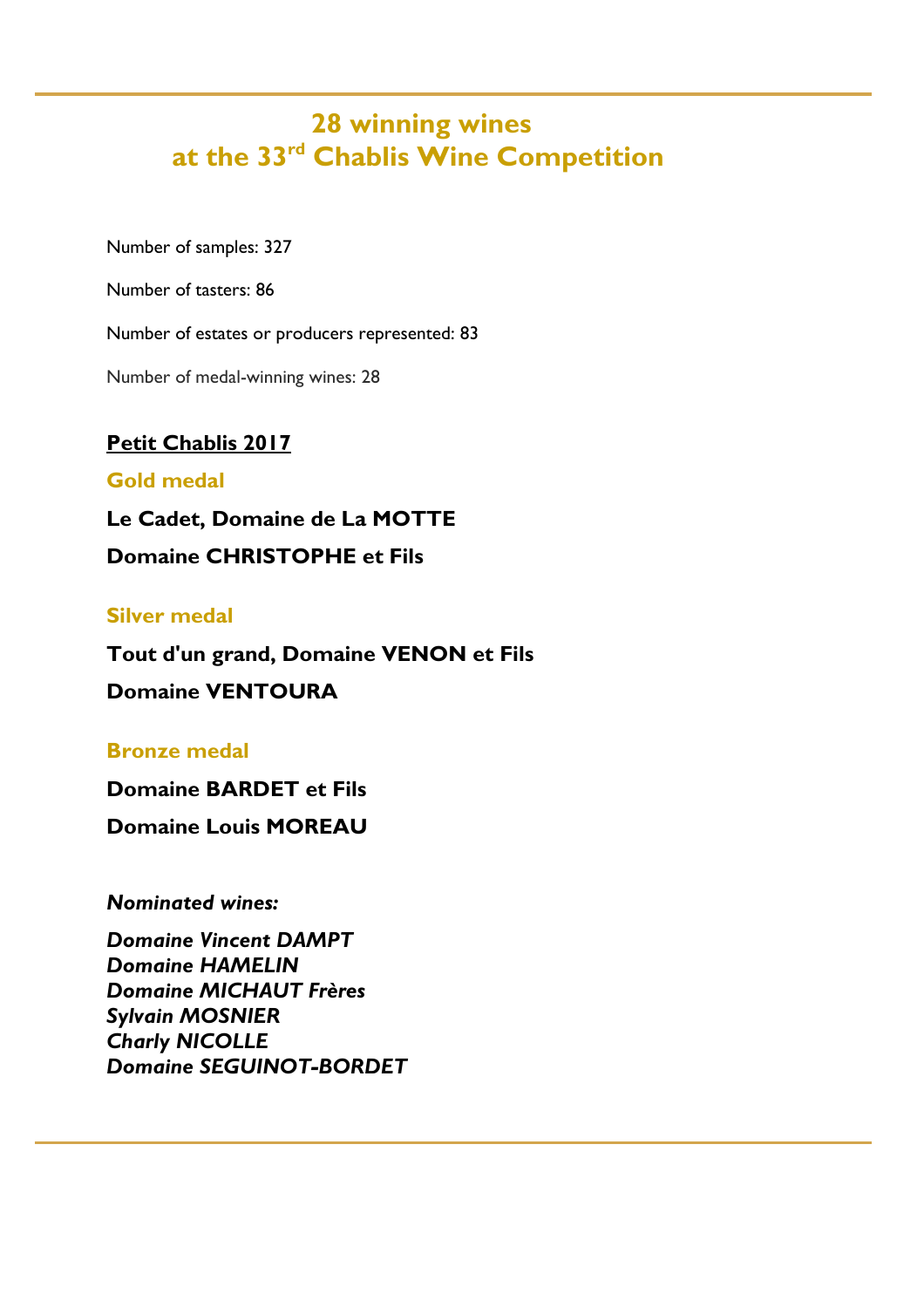#### **Chablis 2017**

#### **Gold medal**

**Tête d'Or, Domaine BILLAUD-SIMON**

#### **Silver medal**

**Les Vénérables, LA CHABLISIENNE Domaine PICQ Jacques et ses Enfants**

#### **Bronze medal**

**Cuvée Marianne, Domaine Pierre-Louis et Jean-François BERSAN**

**Domaine VOCORET et Fils**

*Nominated wines :*

*Domaine BARDET et Fils Domaine de la GENILLOTTE Domaine de La MEULIERE Jean DURUP Père et Fils Domaine DAUVISSAT Jean Père et Fils Domaine LONG-DEPAQUIT Domaine Dominique GRUHIER Domaine BEAUFUME Domaine Agnès et Didier DAUVISSAT Tour du Roy, Domaine des MALANDES Les Truffières, Domaine Jean COLLET et Fils Domaine MICHAUT Frères*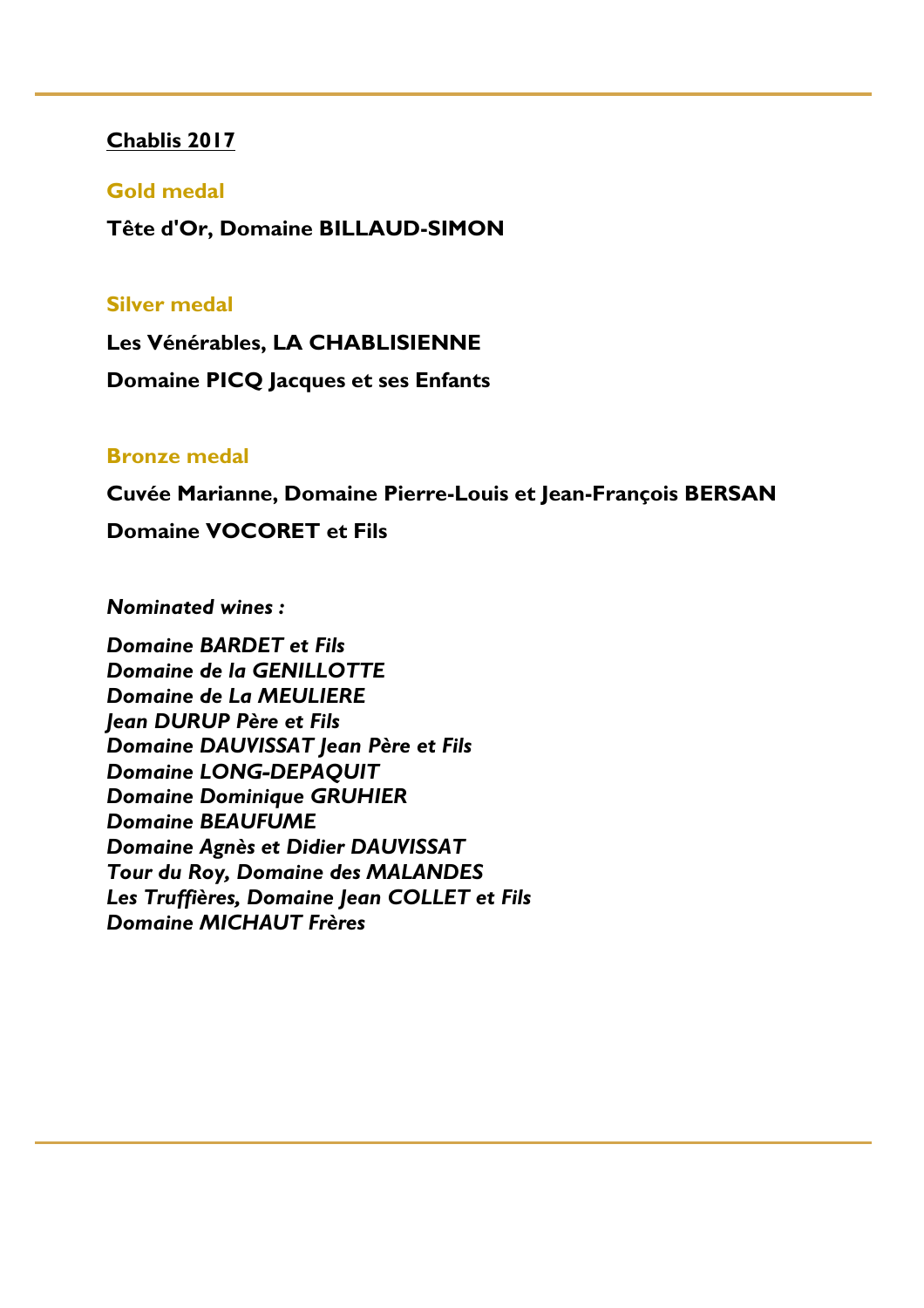#### **Chablis Premier Cru 2017, Left Bank**

#### **Gold medal**

**Vau Ligneau, Domaine Alain GEOFFROY**

#### **Silver medal**

**Vaillons, Domaine Louis MOREAU**

**Vau de Vey, Domaine Camille et Laurent SCHALLER**

#### **Bronze medal**

**Vosgros, Domaine Jean-Paul et Benoît DROIN** 

**Montmains, Domaine Guy ROBIN**

#### *Nominated wines :*

*Beauroy, Domaine de La MOTTE Beauroy, Domaine Daniel DAMPT et Fils Beauroy, Pascal BOUCHARD Côte de Cuissy, Domaine de la TOUR Côte de Léchet, Domaine Daniel DAMPT et Fils Forêts, Domaine PINSON Montmains, Maison SIMONNET-FEBVRE Montmains, Domaine LAROCHE Montmains, Pascal BOUCHARD Montmains, Domaine Jean-Paul et Benoît DROIN Vaillons, Domaine Christian MOREAU Père et Fils Vaillons, Domaine GAUTHERON Alain et Cyril Vaillons, Domaine BESSON Vaillons, Domaine Vincent DAMPT Vau de Vey, Domaine des MALANDES Vau Ligneau, Domaine de La MOTTE Vosgros, Domaine Céline et Frédéric GUEGUEN*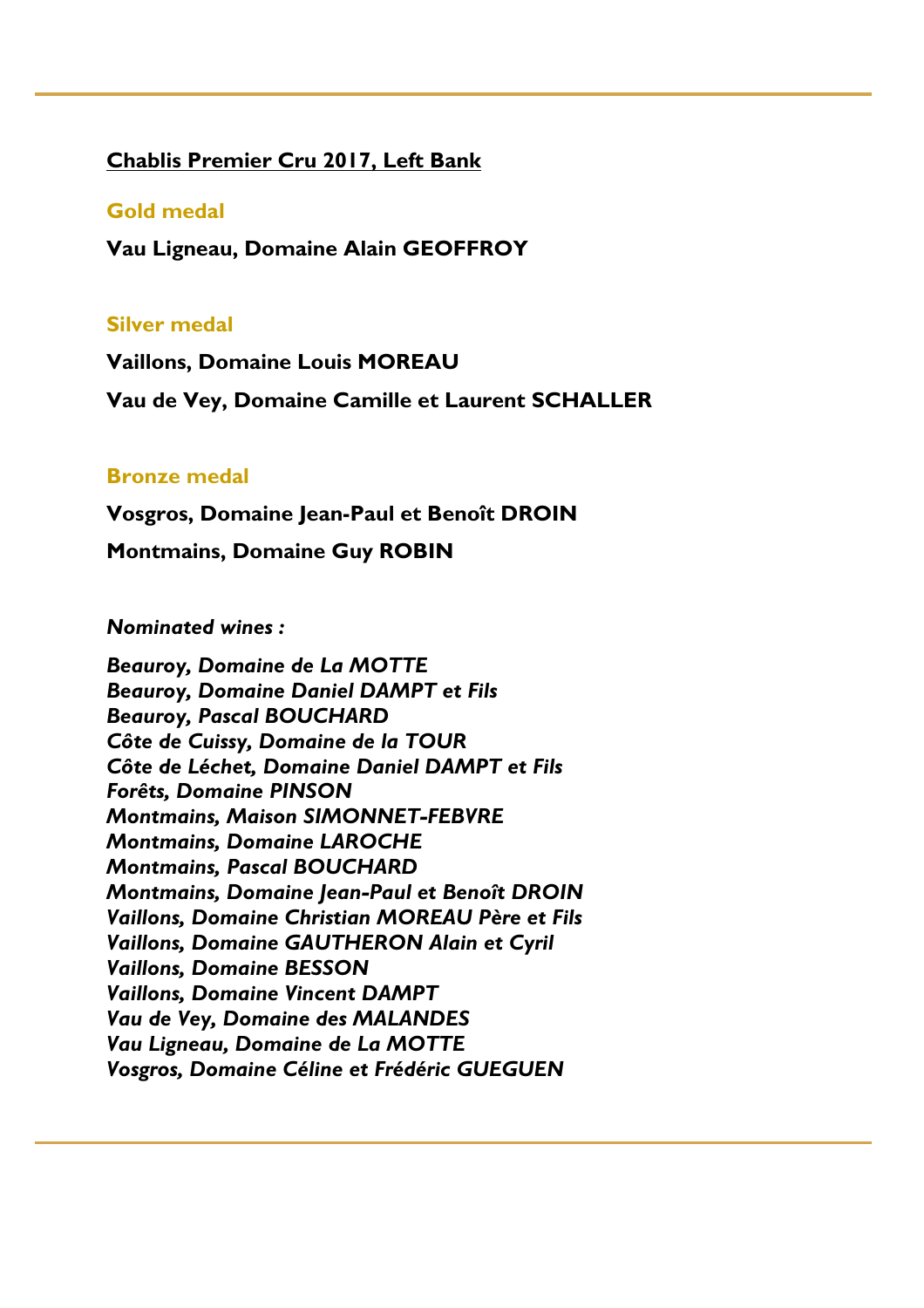#### **Chablis Premier Cru 2017, Right Bank**

#### **Gold medal**

**Montée de Tonnerre, Domaine CHRISTOPHE et Fils Fourchaume, Domaine Guillaume VRIGNAUD**

#### **Silver medal**

**Fourchaume, Vieilles Vignes, Domaine des MALANDES Vaucoupin, Domaine Corinne et Jean-Pierre GROSSOT**

#### **Bronze medal**

**Montée de Tonnerre, LA CHABLISIENNE Fourchaume, LA CHABLISIENNE**

#### *Nominated wines:*

*L'Homme Mort , Domaine GAUTHERON Alain et Cyril Fourchaume, Domaine CHRISTOPHE et Fils Fourchaume, Domaine Alain GEOFFROY Fourchaume, Domaine Jean-Paul et Benoît DROIN Les Fourneaux, Domaine de La MEULIERE Les Fourneaux, Domaine GAUTHERON Alain et Cyril Mont de Milieu, LAMBLIN & Fils Mont de Milieu, Domaine Nathalie et Gilles FEVRE Mont de Milieu, Domaine Jean COLLET et Fils Mont de Milieu, Domaine Guillaume VRIGNAUD Vaucoupin, Domaine OUDIN Vaucoupin, Domaine GAUTHERON Alain et Cyril Vaucoupin, Domaine Camille et Laurent SCHALLER*